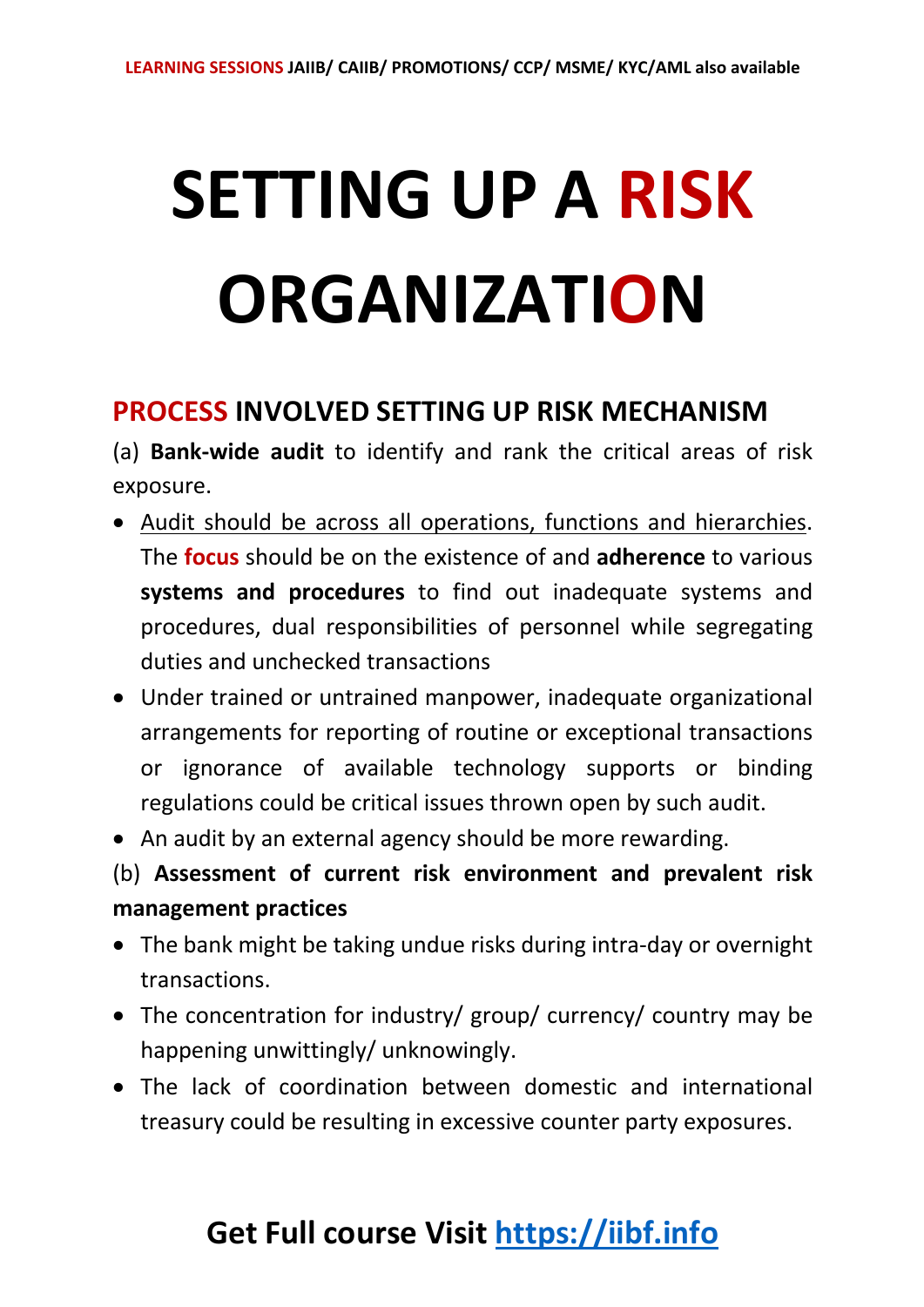- The risk management practices may be limited to annual inspection or audit.
- There may be absence of policies like stop-loss/ cut-loss.

#### (c) **To develop benchmarks or standards for each risk-taking activity based upon historical trends**.

- This could warrant revising or modifying the existing standards or even abandoning them in favour of new ones.
- When the bank wants to enhance substantially its earnings from securities trading, an effective mechanism of checks and balances shall have to be put in place.

#### (d) **Set the standards**, **devising the mechanism for risk identification/ measurement/ monitoring**

Commencing from the lowest level of risk and going into all of them in an ascending order.

Implementation of risk management programme, coordinating various tasks across the functionaries and reporting mechanism should be a part of this step.

(e) The last but the most significant step **is defining the roles and responsibilities** of the board of directors, their committees, executive management, risk management organization and Asset Liability Management committee.

The role description of each of these should also form a part of the documentation.

### **PRE-REQUISITES**

• It must be recognized that the implementation of effective risk management system depends upon a variety of factors, firm commitment from the senior management of the bank.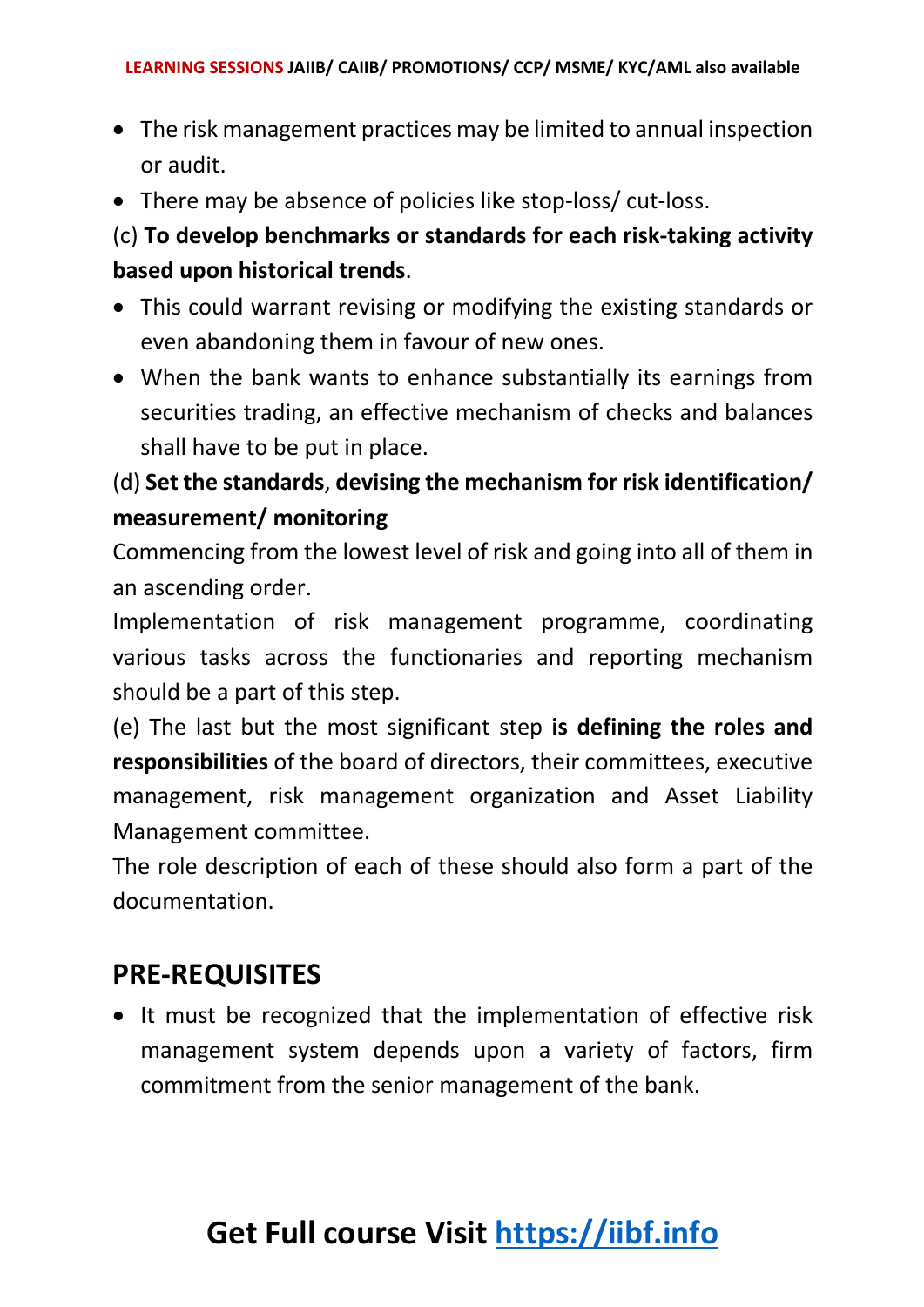- Risk management is **neither a one-time activity nor restricted to a particular cadre**. It cuts across all hierarchical risk management function levels.
- The risk organization involves **development and adoption of appropriate policies and procedures**.
- A **continuous review and updating** of such policies and adoption of procedures is equally significant.
- **Feedback through an audit function** should also form a part of the effort.

**When a new function is established**, the first issue that needs to be encountered is

- getting the required manpower in adequate quantity and quality.
- Setting up of a multi-disciplinary team for the analysis and monitoring activities is a necessary pre-condition.
- Training the team on various aspects of risk management is important.

**Use of dependable technology** plays a major role in risk management process.

- The risk organization has **three distinct parts** front, mid and back office.
- These concepts are applicable for the credit and treasury functions.
- Technology solutions are available to address these three requirements without compromising the basic of risk management process.

**Data integrity** is a condition in which data has not been altered or destroyed in an unauthorized manner.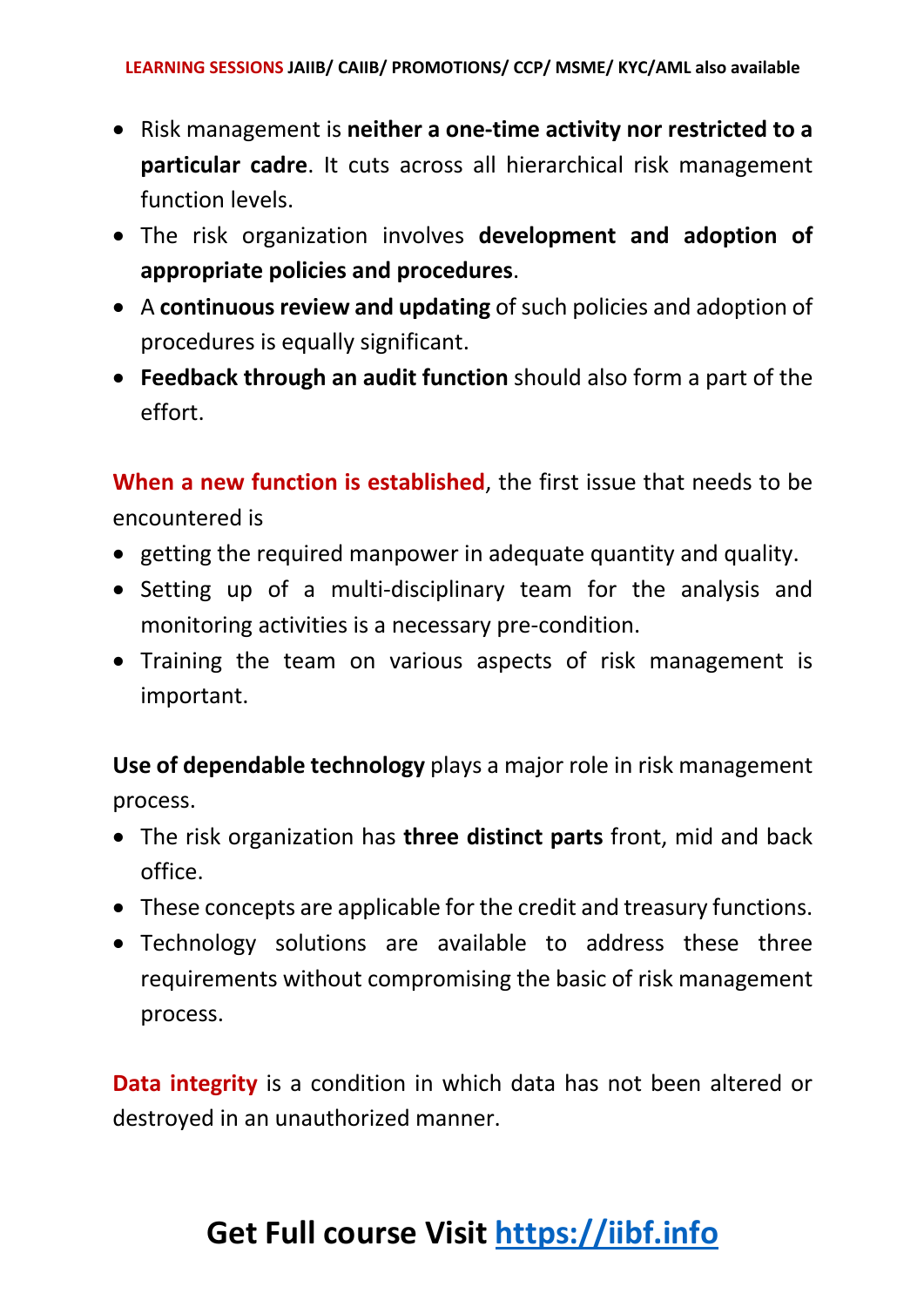• Integrity exists when computerized information is predictably related to its source and has been subjected to only those processes which have been authorized by the appropriate personnel.

**Model validation** is the process of gaining confidence with a model achieved by "twisting and turning".

- The model to scrutinize all aspects of it and also to ensure that the model captures the risks that are unique a specific bank/ specific environment/ specific geography.
- Of particular importance is the model's ability to reproduce the behaviour of the validation data sets. Thus, it is important to validate models and techniques used in the risk management process.

**Documenting the experiences and decisions** made in a systematic manner is of significance.

The knowledge of past decisions, the circumstances under which the decision was made in a particular way and above all, the rationale used to arrive at the decision are all important parts of the preparation for putting in place a risk management mechanism for future.

## **FUNDAMENTALS**

- The **entire risk management process is based on the numbers and data** that are generated through accounting records of all transactions.
- Proper accounting policies and procedures and ensure strict adherence thereto.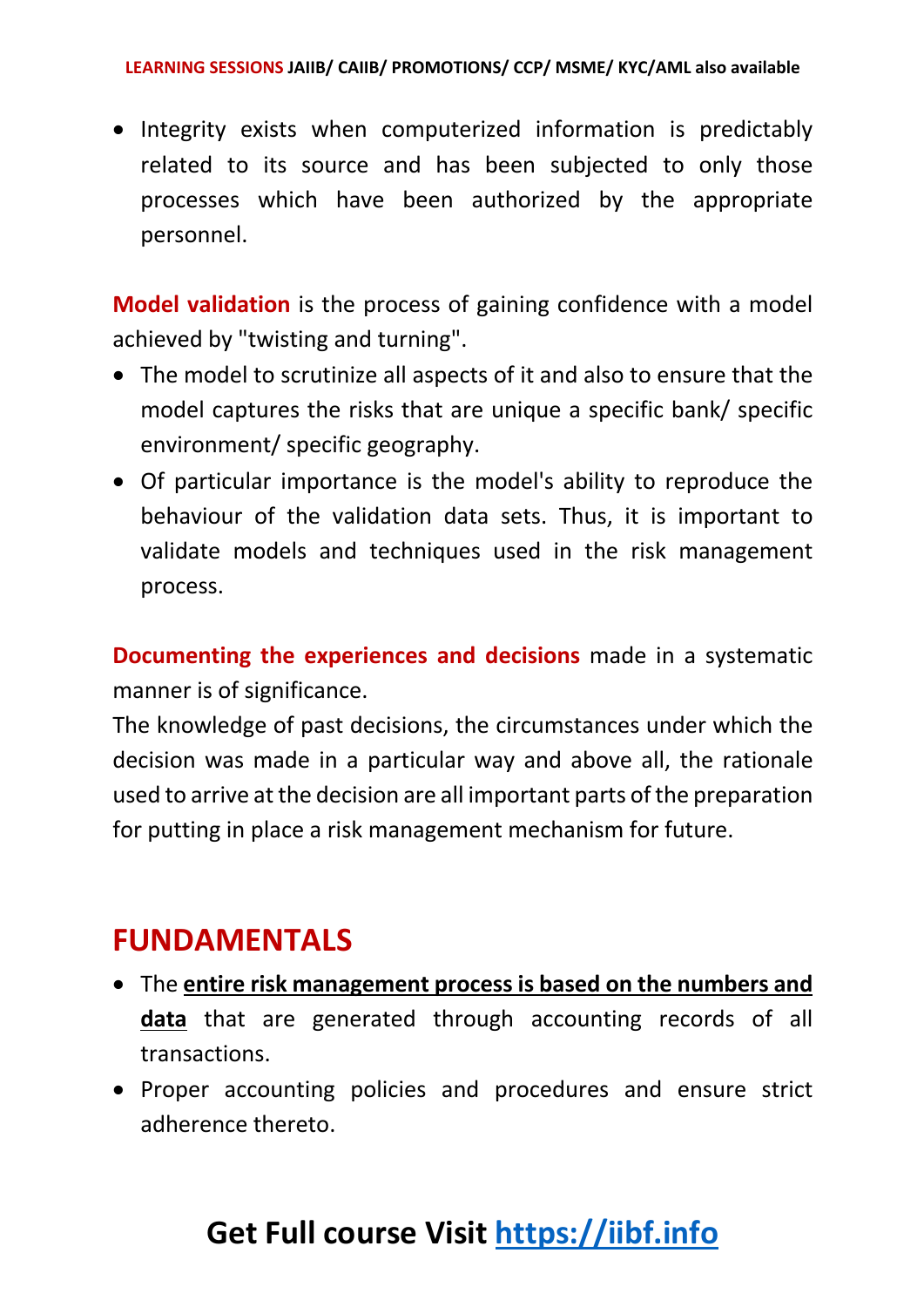- This has to be the case with all products on asset and liability sides of the financial statement, Regulatory and other guidelines on accounting Standards need to be factored in arriving at appropriate accounting policies.
- The **accounting function has to be supplemented** by periodic reviews by different types of audit.

Daily oversight by independent risk management or compliance unit, independent reviews by internal auditors, annual review by external auditors and annual or more frequent review by regulators are the usual processes followed in this regard.

**In treasury operations**, the basic control is established by segregation of trading to undertake of those who operate and those who record the performance is the first managerial step in the risk management process. Similarly, the person doing reconciliation work, should not have any authority to pass or validate accounting ticket voucher .

**While assessing the risk profile**, one of the task is the verification of yield curves, exchange rate etc., that are obtained from external sources by the bank.

- These sources need to be consistent, independent and unrelated to the bank concerned.
- Verification of revaluation rates and yield cures used for risk management and accounting purposes, therefore, is of significance.

The entire risk management process is based on the assumption of availability of manpower, technology and organizational supports.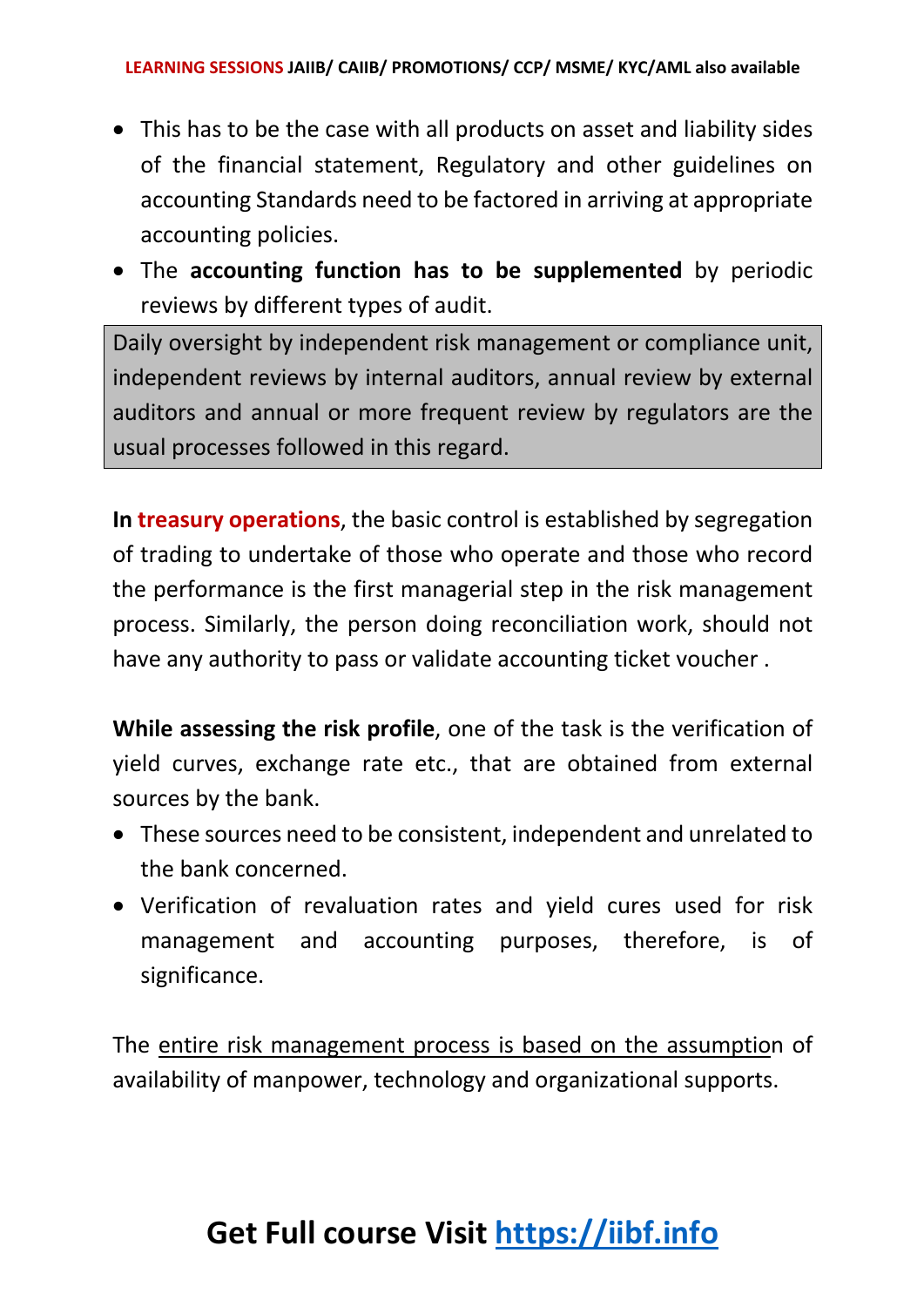**Documenting and periodically testing** Disaster Recovery Plan and back up procedures involving front and back offices as off-site facilities are also the key requirements of the risk management mechanism. **Documentation of the testing exercise** is also important from the regulatory perspective.

One of the issues in the risk management process is related to human resources. This aspect significant for treasury operations as the number of people manning treasury are far less than people provided to manage similar volumes of banking work. This calls for sufficient human resources and

system supports to ensure that deal processing and risk reporting remain timely and accurate.

**Development and adoption of new products** would be another issue.

- The **new product approval and implementation procedures** have to be scanned/ verified in 360 degrees.
- It must include **authentication** by legal, audit, systems, operations, risk management and accounting departments.
- **Vetting** by all these units has to precede the product introduction even on pilot basis.

#### **OPERATING MANUALS**

- The regulators insist on **availability of well documented** and appropriately approved operating manuals for risk management.
- It is necessary that the operating manuals and the technological supports are interwoven to get best out of both.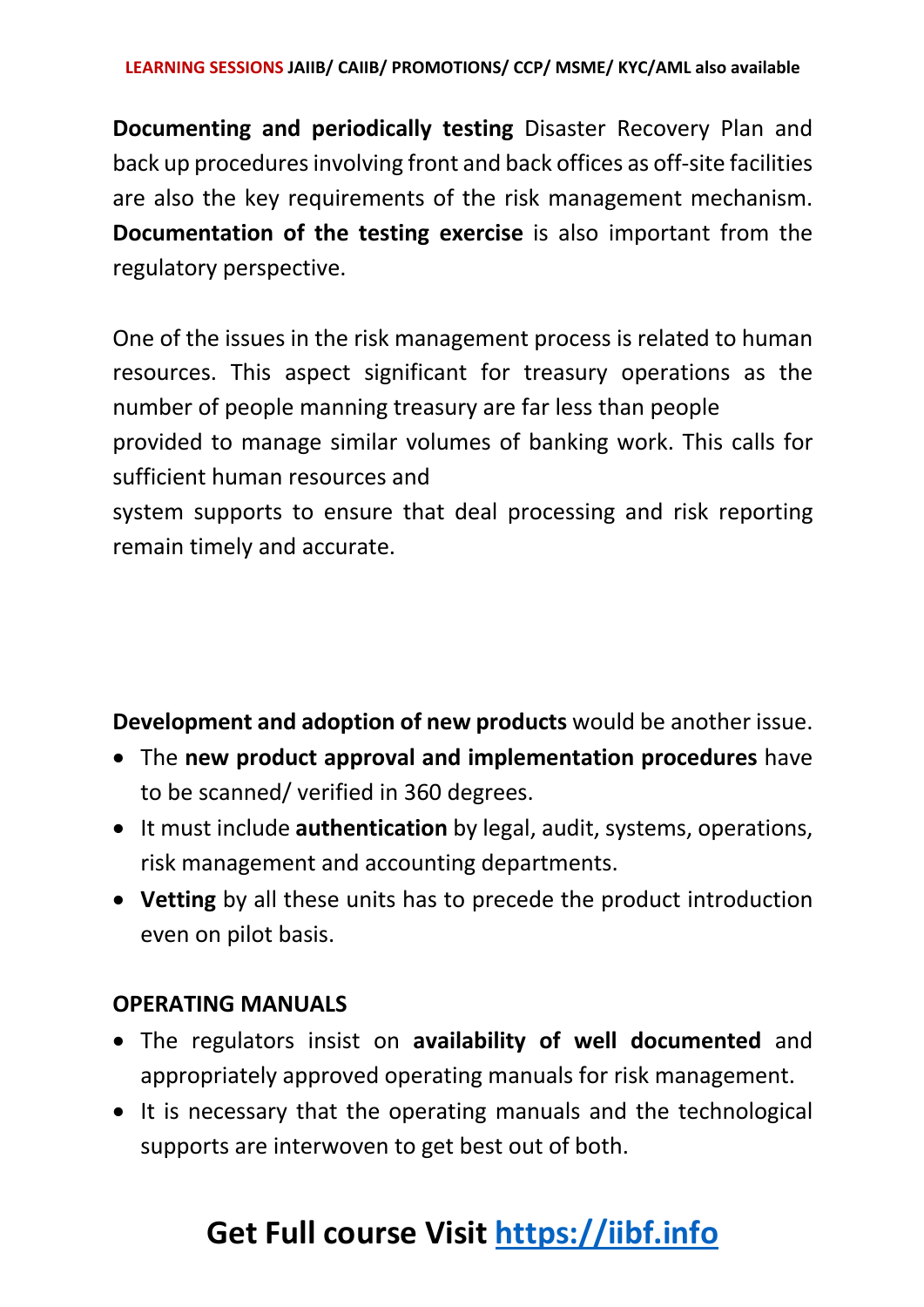• The organizational recording of this type is useful for users, regulators, auditors, besides ensuring the uniformity of processes across the bank and across various people.

#### **CONCENTRATION RISK**

- It can be in terms of a product, line of business, geography, borrowing party or group, commodity or currency.
- Banks to set out its own prudential limits
- These are to be documented and made available to all concerned as this is the core of risk management.
- There are certain regulatory prescriptions in some countries on exposure limits
- These are also to be complied with while fixing the ceiling.

## **MISCONCEPTIONS**

There are primarily four myths about risk management.

#### **Myth I: Risk is Bad**

Some of the risk can be measured, it will help the bank to make more informed decisions.

**Broader view** is that the risk prevails in the financial markets. Such a contradiction could confuse those who study the discipline.

Also **a restricted view could vitiate the responses** to risk situations. In the process, the ever-increasing ability to measure risk becomes the casualty.

**Risk is a balancing act** in which the bankers balance the expected rewards of their actions against the perceived costs of failure, Risk always involves/ looks for a potential reward, whether real or imagined, tangible or intangible.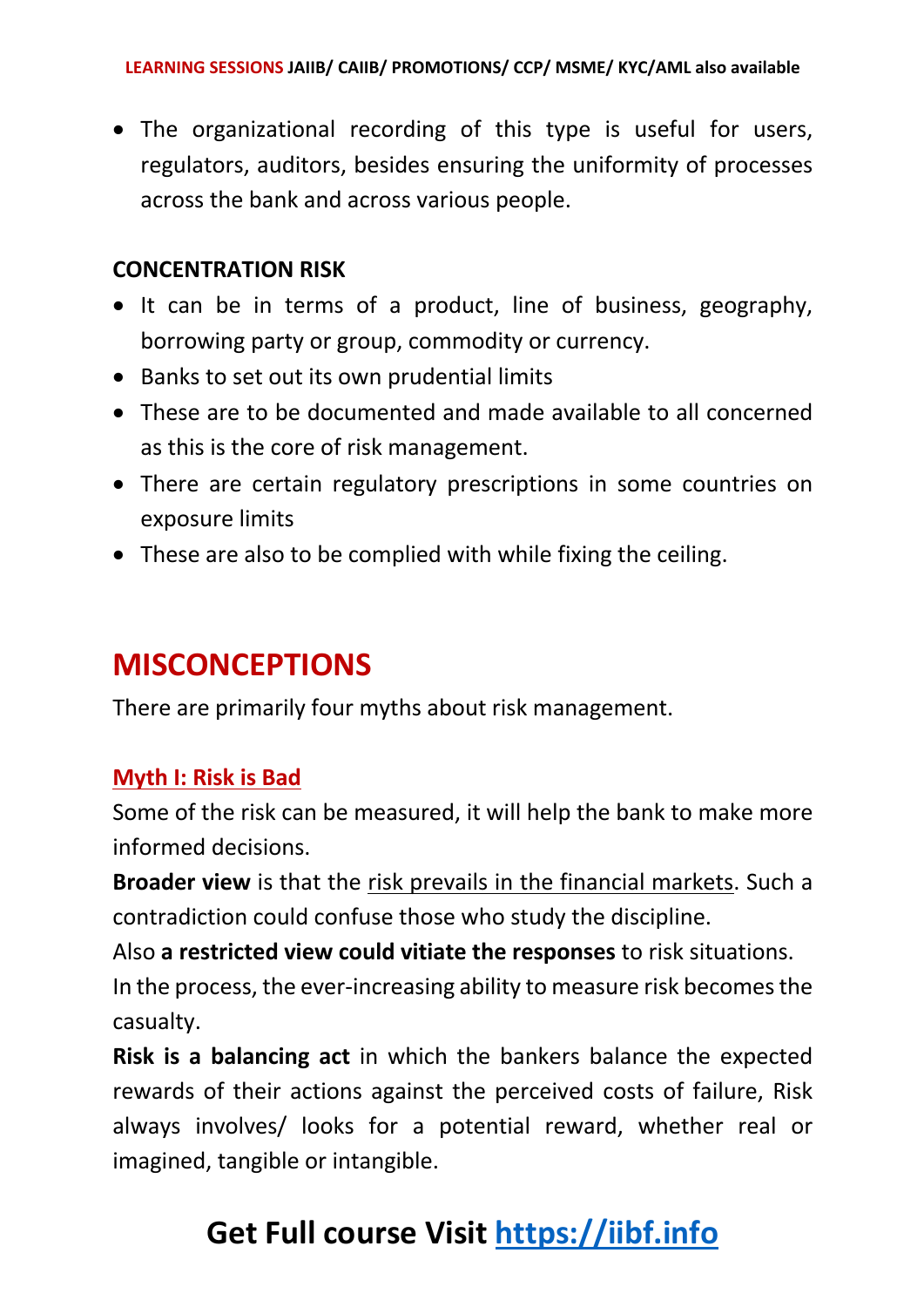**It also has a cost**. It is for this reason why bankers make decisions involving risk.

Risk management framework thus becomes a discipline for dealing with uncertainty, an acknowledgment that both risk and uncertainty are creative stimulants in all walks of life and are all pervasive.

Bankers should therefore relish, not avoid it; balance, not eliminate it.

#### **Myth 2: The Goal is to Benefit Shareholders**

- **One should not become short-sighted**, losing touch with the longer-term principles that support survival.
- If the focus is narrow "shareholder value", how does one apply risk management to non-profits, mutual companies or governmental organizations?
- Risk management's most important role is becoming the mechanism that corrects erratic steering, bringing the vessel back on a principled course.
- The proper course is to serve all stakeholders, from employees and customers, to suppliers, investors, lenders, regulators, and the community at large.
- Risk management, like general management, must serve all stakeholders, not just shareholders.

#### **Myth 3: Risk Management is the Responsibility of Specialists**

- Over the years, numerous pillars of risk management specialization have been erected on the assumption that each specialty is derived from long experience and the classification is exclusive.
- The recent move to strategic, integrated, enterprise, or holistic risk management is recognition that the separation of risk function is not effective.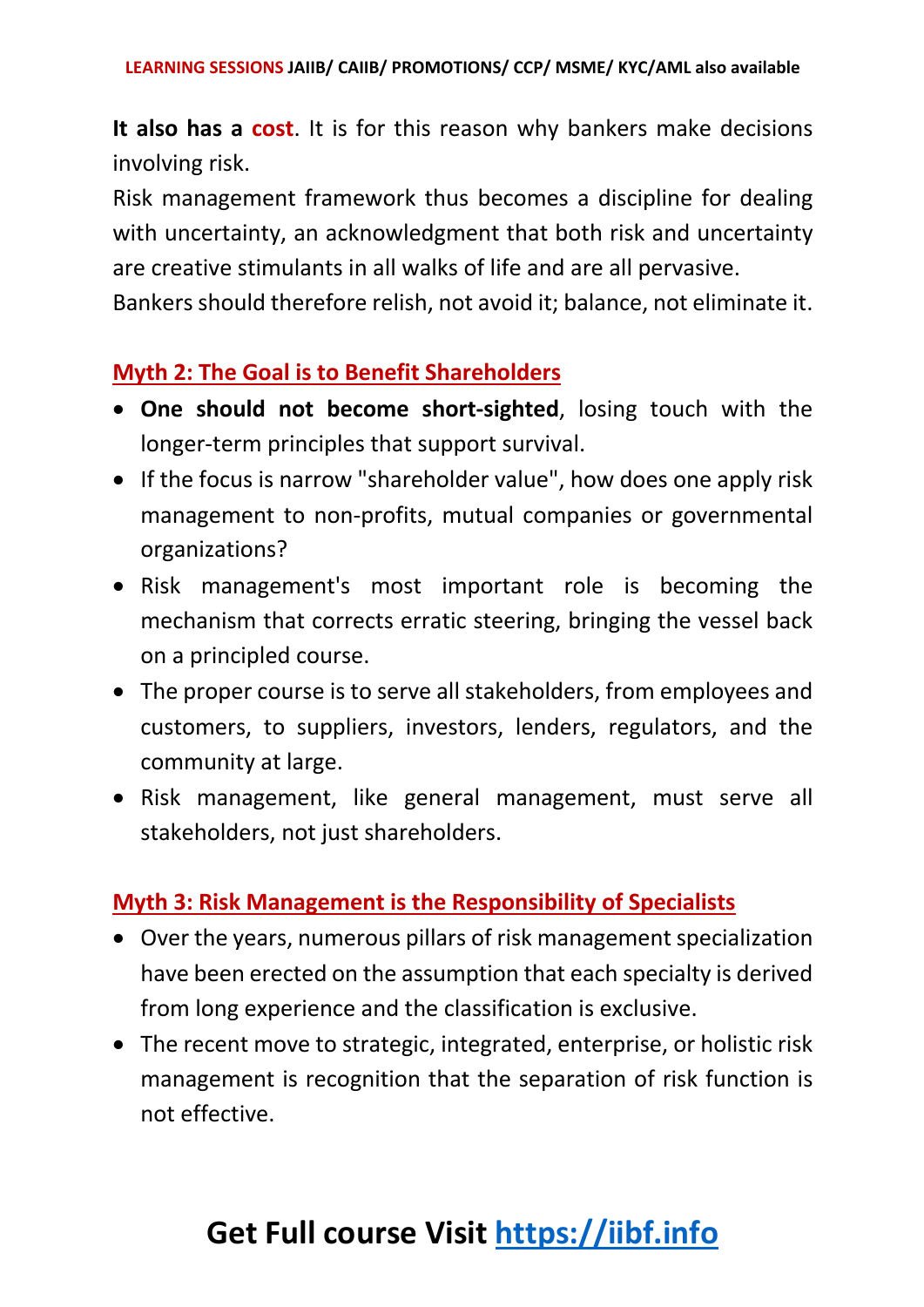- That is one reason why there is a need for new exclusive Chief Risk Officer (CRO). This person reports to both the Chief Executive and the Board and coordinates the work of other risk specialists.
- The assumption that risk management is no longer the sole province ofspecialists. It is now the responsibility of each and every person in the organization.
- The aim now is to build a culture of risk understanding so that informed decisions may be made at every level and every day.

#### **Myth 4: Risk Can be Transferred**

- There is **no such thing as risk transfer**, there is only risk sharing.
- **Some risk may be shared**. An entrepreneur shares both reward and loss with investors who buy stock.
- **Some risk may be diversified**. A trader sells a derivative. An insurance buyer shares risk with an insurance company, a pooling of funds given to a fiduciary in return for dispensing them under certain circumstances with certain conditions.
- **Yet most of the risk remains with the original decision maker**, and the sharing actually creates a new risk, that the counter party may be unable to meet its obligations.
- **Another misconception is that insurance actually solves a risk problem**. It does not. It simply provides the possibility of some sharing, some spreading of the risk.

## **COMPREHENSIVE VIEW ON RISK**

The risk organization of a bank is expected to respond to three basic questions to be effective:

1. **What risks will the bank not accept?** (e.g. environmental or quality compromises)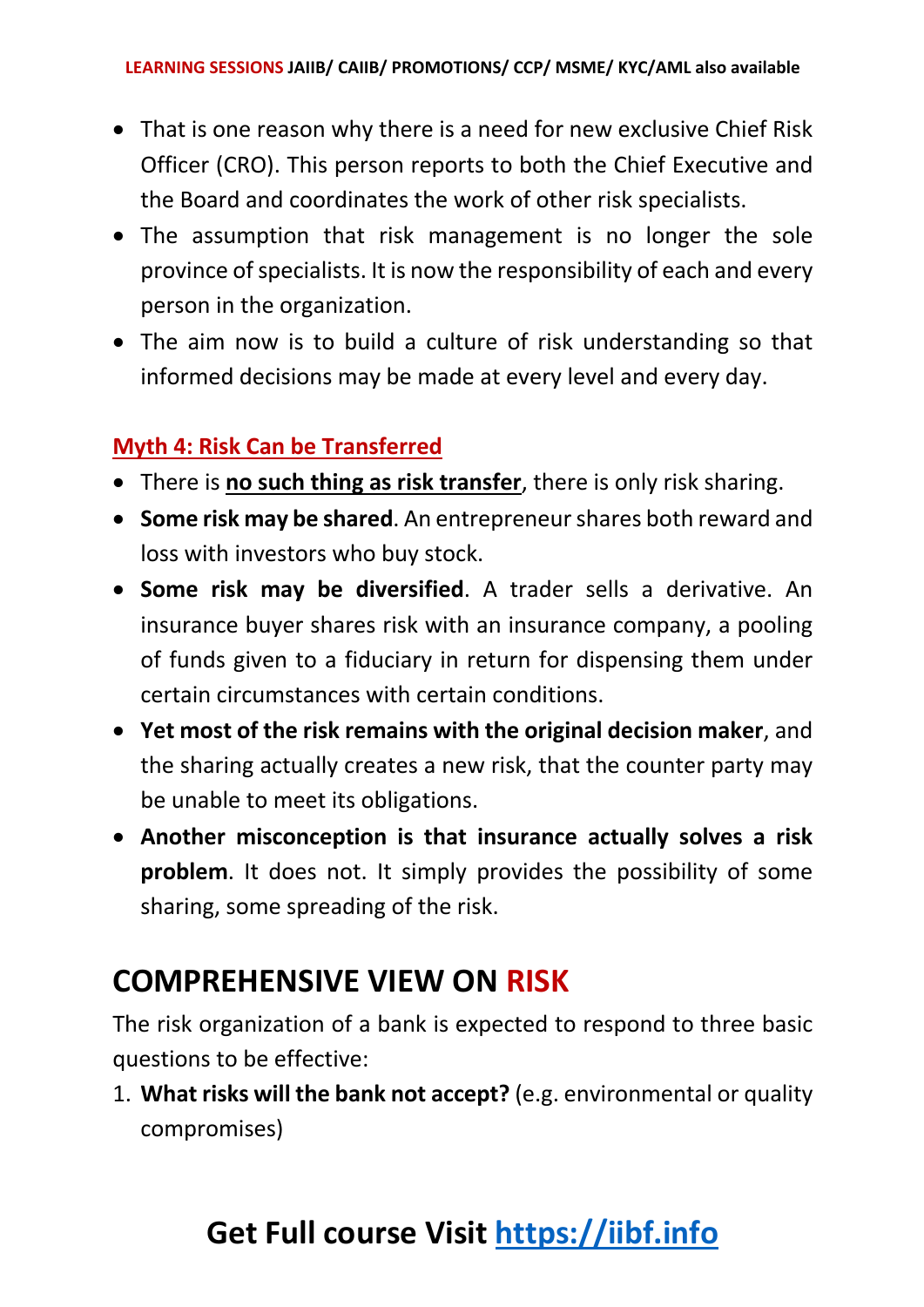- 2. **What risks will the organization take on new initiatives?** (e.g. new product lines)
- 3. **What risks will the organization accept for competing objectives?** (e.g. gross profit vs. market share? Increasing profit or aligning more towards social needs)

The replies will help determine the risk appetite the bank has and is capable of taking.

**Risk organization does not work in isolation**. It requires coordination amongst practically all functionaries particularly finance, security, insurance, audit, human resources, operations, compliance and legal departments.

The **appetite decides four options for managing the risks**. These are: accept, avoid, reduce or share.

The methods used to handle these options are: monitor, eliminate (get out of the situation), institute control or share (partner with someone) respectively.

#### **RISK ORGANIZATION**

The risk management organization delineates the tasks at three levels:

- 1. Board of Directors
- 2. Executive Management
- 3. Operating management

Also, there are specific duties detailed for **audit functionaries** from within the bank or outside.

#### **Board of Directors**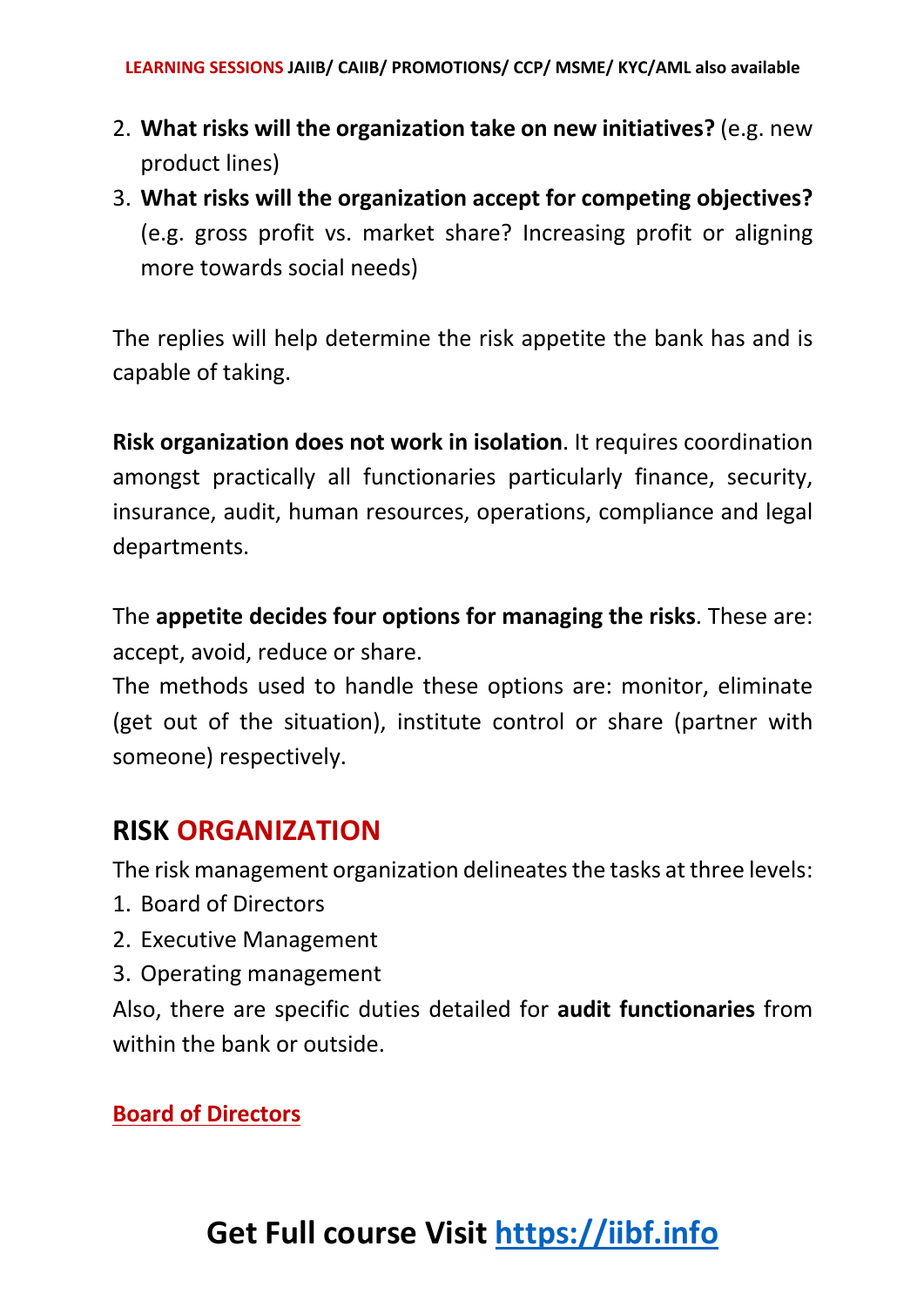- It is the **supreme decision-making body**. It decides the course of action the bank should follow.
- It provides the required leadership and facilitates the goal setting.
- **Primary task** of the board is setting a common direction and goal and development of the required capability for the bank.
- **Each bank will have a unique business profile** in terms of its composition, strengths and weaknesses, the market to be served and business focus. Based on such basic information, the board makes a decision about the level of risk which should be acceptable.
- A blend of optimal return and minimum risk is required to be worked out for this purpose.
- An atmosphere conducive to risk management is to be created by actions and explicit policies by the board of directors.
- The board does not have, rather should not have, day to day responsibility but the task it undertakes leads the entire way to risk management.
- The decision making of board is critical as the impact of error would most adversely affect the bank.

#### **For assuming the responsibility, with inputs from senior management, the Board would take up the following steps:**

- **Monitor the risk situation** of the bank systematically to identify and evaluate the sources of risks.
- **Understand and influence the management appetite** towards risk.
- Take a total assets view of the exposures.
- **Assess the significant risks** that are more pronounced.
- **Evaluate the methods used for risk assessment** as also the organizational structure proposed for the function.
- Encourage the consultative decision-making process.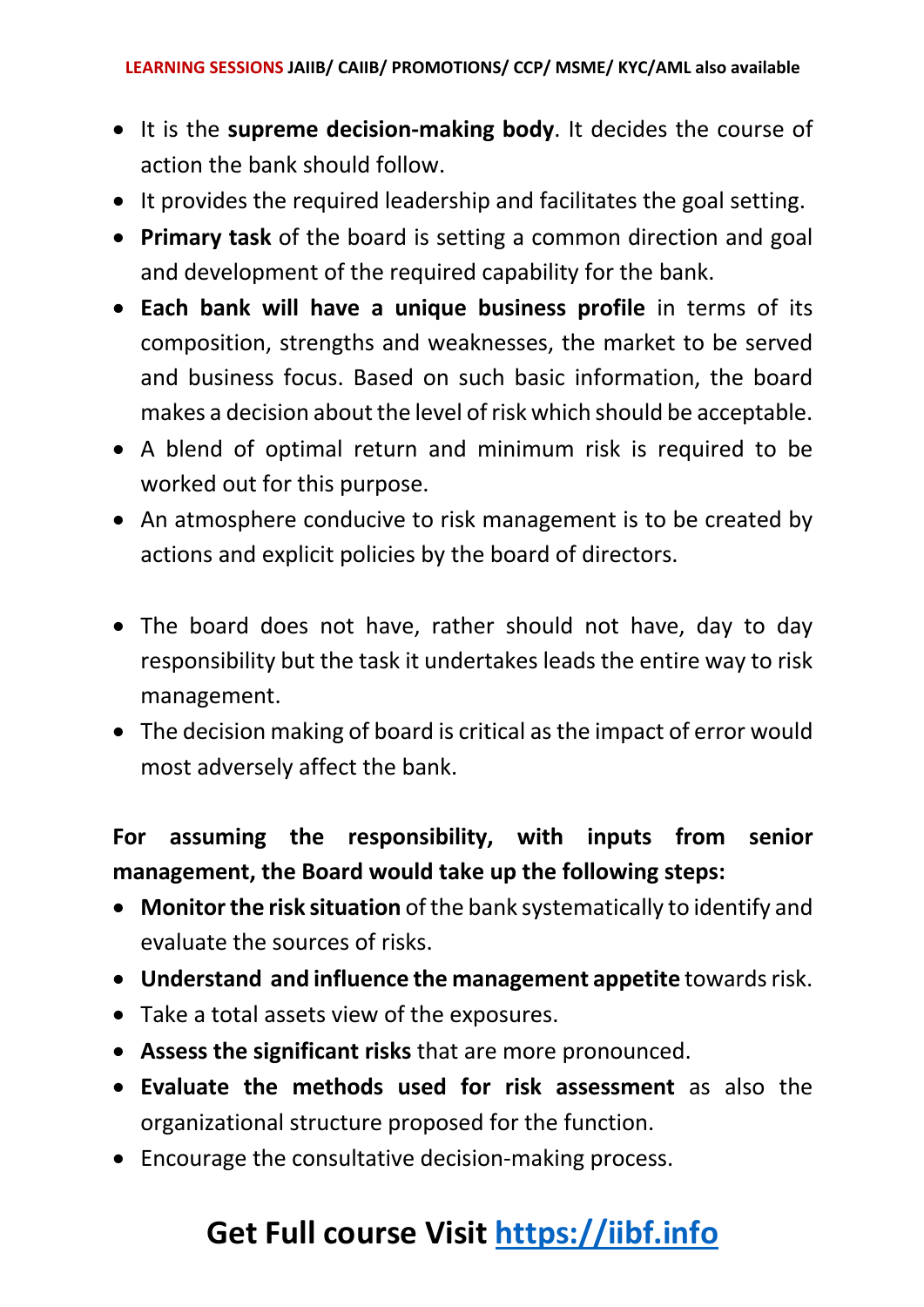#### **Executive Management**

- The **basic work for facilitating the board** to make decisions is done by the executive management.
- The **concentration of exposure** in terms of geographies, parties, commodities and currencies etc has to be monitored by determining the limits for these aspects.
- The **approval of these limits** is the basic risk management activity and decision on the approval of such ceilings is taken by senior management.
- **In respect of policies and procedures**, senior management has two tasks to perform.
- Ensuring that policies and procedures for conducting business activities on both long, short term and day to day management basis are adequate and up to date. Developing and monitoring these aspects is the responsibility of senior management.
- The **board needs regular inputs** for facilitating decision making Board also requires information on risk management issues on a regular basis.
- This could be in the form of periodical information reports including the prescriptions given by the regulators besides internally developed parameters.
- The senior management is **responsible for drafting of the long** and **short-range plans for the bank** with the changing business contours and the emphasis being placed on risk management issues.
- The **reporting system** is to be put in place for both, periodical and exception reporting.
- The formats, frequency, the recipients thereof have to be detailed.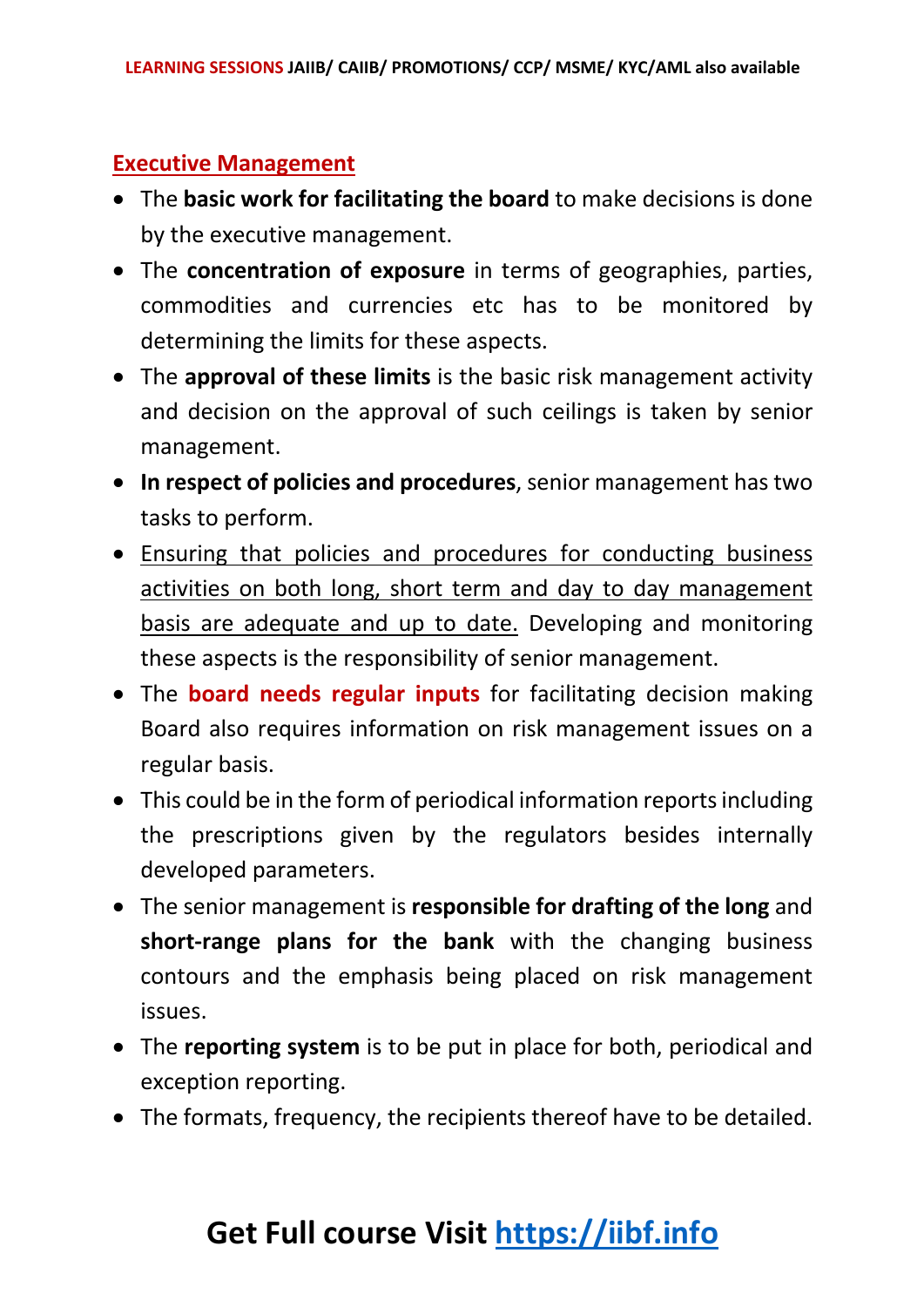• It would entail the reporting of approvals, escalation mechanism for exceptions and excesses over discretion and procedures for recording these exceptions. This task is again for the senior management to undertake.

#### **OPERATING MANAGEMENT**

The operating management includes **people who actually do business or those who take risks as a routine**. The various aspects the operating management needs to address include the following:

- **Operating within relevant levels** of authority, prescribed ceilings and laid down procedures while committing the bank to various transactions.
- **Obtaining adequate information** about the customer, counterparty before entering into transaction.
- **Gathering sufficient details of market situation** to make decisions on pricing.
- **Considering the counter party's expertise** in undertaking transactions with comparable complexity.
- **Assessing funding requirements** and making necessary arrangements to raise funds.
- Ensuring that **complete accurate and timely controls** are in place.
- **Adhering strictly to approved policies** on mid-market rates, bidoffer rates and the like.
- **Preparing income statement** on a daily basis.
- Following **independent review procedures** for prices and rates.
- **Obtaining confirmations of all trades** on the same day basis.
- **Seeking authorization of senior staff** to all cash and security movements and ensuring separation of trading processing and reconciliation activities.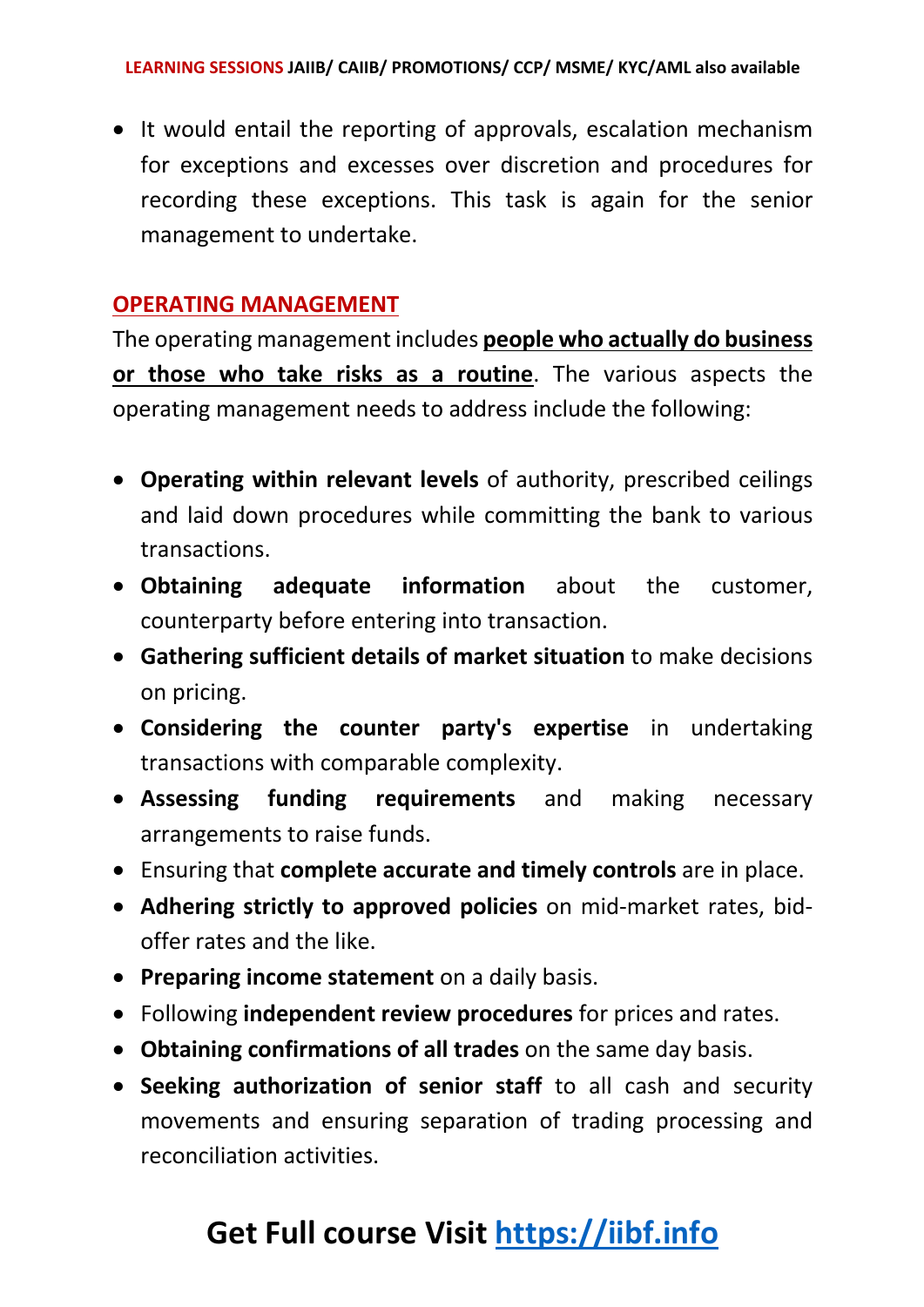- **Ensuring reconcilement** of internal and counterparty accounts on a regular basis.
- **Ensuring controls to see that bank's assets** are safeguarded and customer assets are identified and segregated.

#### **INTERNAL AUDIT FUNCTIONARIES**

While the board, executive and operating managements are engaged in developing the risk management organization and policies and procedures and following them, **the internal audit function looks into the monitoring aspect with a dispassionate outlook**.

This includes **primarily the review of critical control systems** and risk management processes.

**Matters relating to operational risk** will also be addressed by having internal control mechanism in place.

Internal audit function **undertakes an effectiveness review of risk assessments and the internal controls** which provides valuable feedback to improve the assessment processes as well as internal control.

**Hedging or other risk mitigation strategies** are developed as part of this exercise. Internal auditors review these systems as well as the risk mitigation strategies.

**As the outcome of such review**, providing advice in the design and improvement of control systems and risk mitigation strategies becomes the responsibility of the auditors.

**Imbibing the concept of risk in the long and short-term planning** exercises is the task of the senior management.

**Such planning exercise can be subjected to a review and audit** by the internal auditors.

There may be a **tendency amongst banks**to audit those areas that are less risky and safe to get audited, in the hope of a clean audit report that hides more than it discloses. In the process, the critical areas